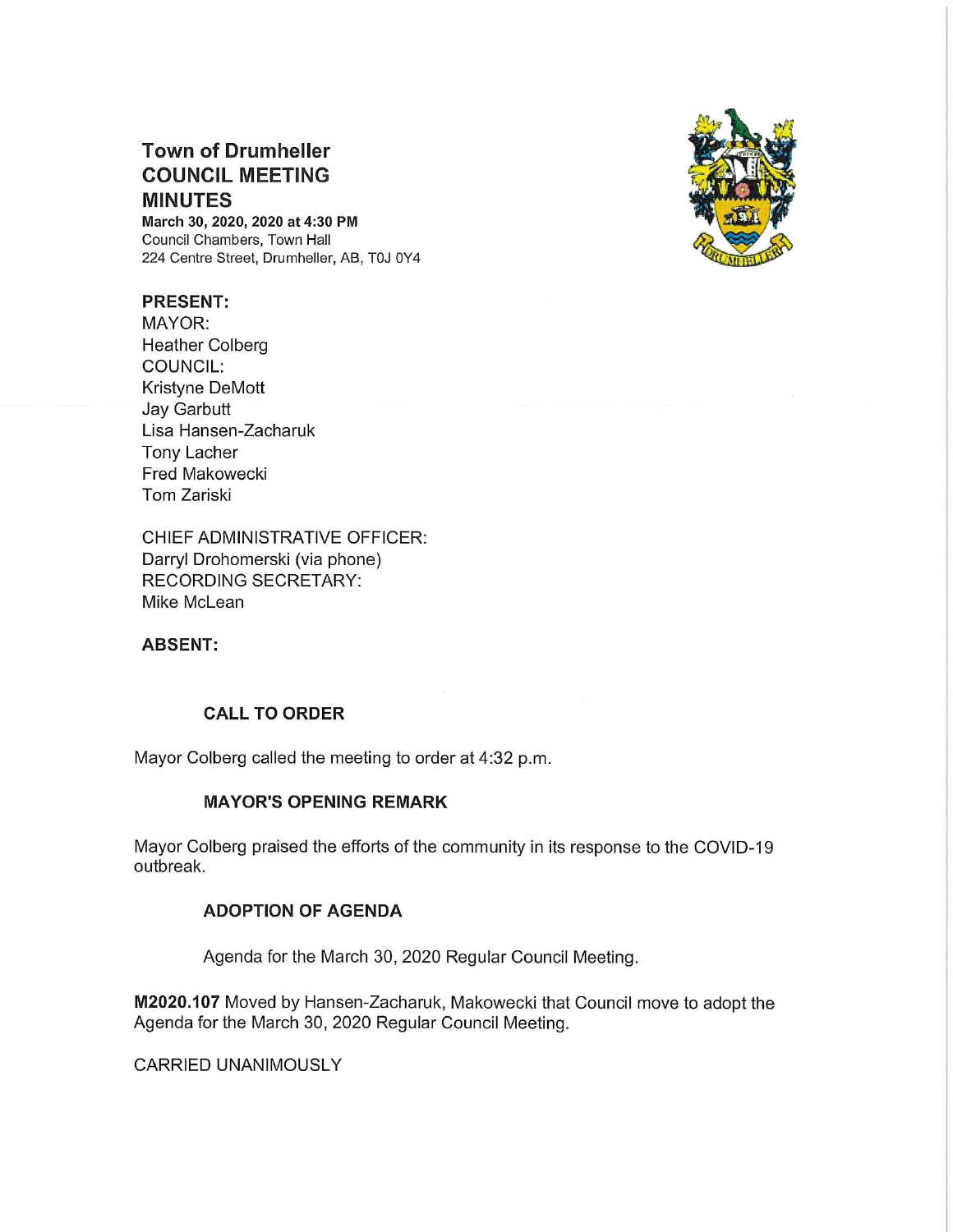Regular Council Meeting Minutes March 30, 2020

#### CHIEF ADMINISTRATIVE OFFICER

Town of Drumheller-Wheatland County Intermunicipal Collaboration Framework

M2020.108 Moved by Hansen-Zacharuk, Makowecki that Council approve the Intermunicipal Collaboration Framework Agreement between the Town of Drumheller and Wheatland County as presented.

CARRIED UNANIMOUSLY

Town of Drumhe||er—Kneehi|| County Intermunicipal Collaboration Framework

M2020.109 Moved by Zariski, Lacher that Council approve the Intermunicipal Collaboration Framework Agreement between the Town of Drumheller and Kneehill County as presented.

CARRIED UNANIMOUSLY

Town of Drumhe|ler—Specia| Areas Intermunicipal Collaboration Framework

M2020.110 Moved by Makowecki, Garbutt that Council approve the Intermunicipal Collaboration Framework Agreement between the Town of Drumheller and Special Areas Board as presented.

CARRIED UNANIMOUSLY

Town of Drumheller-Starland County Intermunicipal Collaboration Framework

M2020.111 Moved by Lacher, Zariski that Council approve the Intermunicipal Collaboration Framework Agreement between the Town of Drumheller and Starland County as presented.

CARRIED UNANIMOUSLY